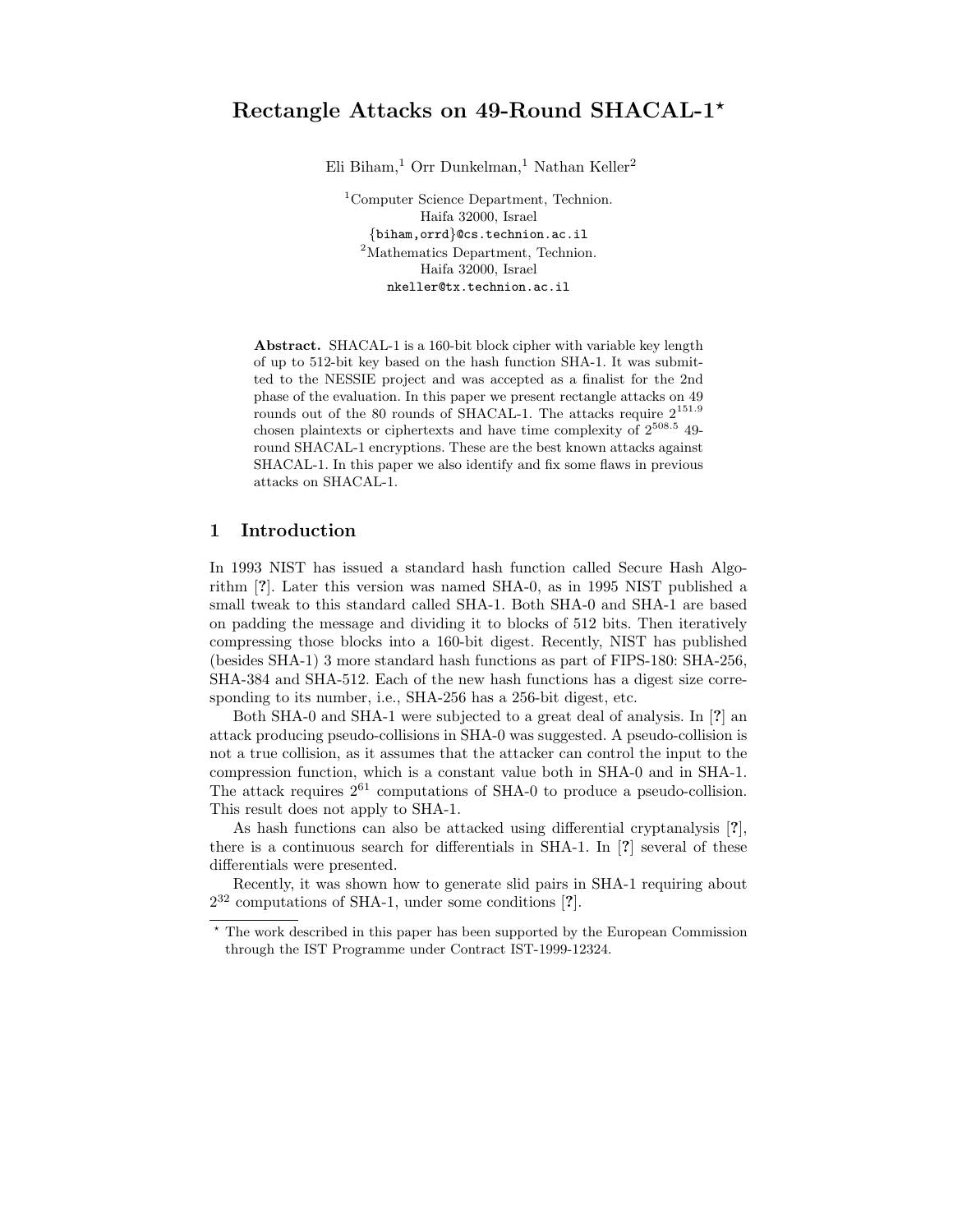As SHA-1 was thoroughly examined and analyzed, it was suggested to use its compression function as a block cipher [?]. Later this suggestion was named SHACAL-1 [?]. It is a 160-bit block cipher with variable key length (0–512 bits) and 80 rounds based on the compression function of SHA-1. The cipher, which was submitted as a candidate to the NESSIE project [?], was selected as a NESSIE finalist, but was not selected for the NESSIE portfolio [?].

As mentioned before, it is possible to use the results of differential cryptanalysis obtained on SHA-1, and apply them to SHACAL-1. In [?,?] a 5-round differential characteristic with probability 1 is presented. Few 10-round differentials are also presented in [?,?]. Recently, differentials with higher probabilities than claimed in  $[?,?]$  were presented in  $[?,?]$ . In  $[?]$  these new differentials were combined to mount an amplified boomerang attack on 47-round SHACAL-1. The attack requires 2 158.5 chosen plaintexts and has time complexity equivalent to  $2^{508.4}$  47-round SHACAL-1 encryptions.

In this paper we present some flaws in the analysis done in [?], and show how to correct them without affecting the data complexity nor the time complexity of the original attack.

We further improve the corrected results of [?] by applying the successor of the amplified boomerang attack – the rectangle attack to SHACAL-1. This allows us to reduce the data complexity to  $2^{151.9}$  chosen plaintexts, and the time complexity of attacking 47 rounds (rounds  $0-46$ ) of SHACAL-1 from  $2^{508.4}$  to 2 482.6 encryptions.

By moving the rectangle attack to other rounds (rounds 22–70 or rounds 29- 77) we also get an attack on 49-round SHACAL-1. The attack requires 2 151.9 chosen plaintexts or chosen ciphertexts (depending on the rounds which we attack) and 2 <sup>508</sup>.<sup>5</sup> 49-round SHACAL-1 encryptions. This is the best known attack against SHACAL-1.

This paper is organized as follows: In Section ?? we describe the block cipher SHACAL-1. In Section ?? we present the previously best known results on SHACAL-1 (we also describe the flaws, and present a modification to the attack to correct those flaws). In Section ?? we give a short description of the amplified boomerang and the rectangle attacks, and we present a rectangle attack on 47-round SHACAL-1. In Section ?? we add two more rounds to the attack to present a rectangle attack on 49-round SHACAL-1. Finally, Section ?? summarizes the paper. The appendix contains some of the differentials used in the attack.

## 2 Description of SHACAL-1

SHACAL-1 [?] is a 160-bit block cipher supporting variable key lengths (0–512 bits). It is based on the compression function of the hash function SHA-1. The cipher has 80 rounds (also referred as steps) grouped into 4 types of 20 rounds  $\text{each}^1$ .

 $1$  To avoid confusion, we adopt the standard and common notations for rounds. In  $[?]$ the notation step means round, where round is used for a group of 20 steps.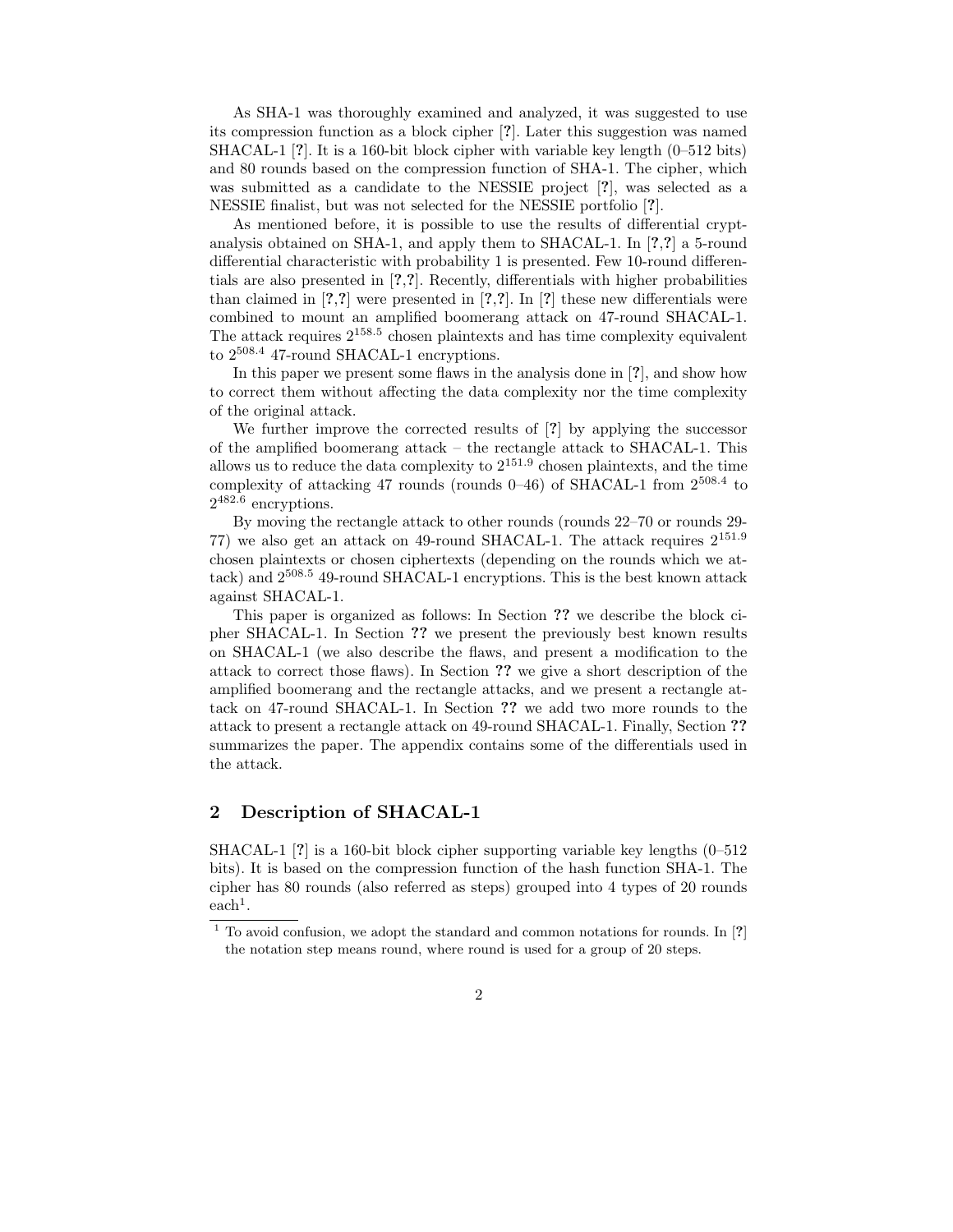The 160-bit plaintext is divided into five 32-bit words  $-A, B, C, D$  and E. We denote by  $X_i$  the value of word X before the *i*th round, i.e., the plaintext P is divided into  $A_0, B_0, C_0, D_0$  and  $E_0$ , and the ciphertext is composed of  $A_{80}, B_{80}, C_{80}, D_{80}$  and  $E_{80}$ .

In each round the words are updated according to the following rule:

$$
A_{i+1} = W_i + ROTL_5(A_i) + f_i(B_i, C_i, D_i) + E_i + K_i
$$
  
\n
$$
B_{i+1} = A_i
$$
  
\n
$$
C_{i+1} = ROTL_{30}(B_i)
$$
  
\n
$$
D_{i+1} = C_i
$$
  
\n
$$
E_{i+1} = D_i
$$

where + denotes addition modulo  $2^{32}$ ,  $ROTL_j(X)$  represents rotation to the left by j bits,  $W_i$  is the round subkey, and  $K_i$  is the round constant<sup>2</sup>. There are three different functions  $f_i$ , selected according to the round number:

$$
f_i(X, Y, Z) = f_{if} = (X \& Y)|(-X \& Z) \qquad 0 \le i \le 19
$$
  
\n
$$
f_i(X, Y, Z) = f_{xor} = (X \oplus Y \oplus Z) \qquad 20 \le i \le 39, 60 \le i \le 79
$$
  
\n
$$
f_i(X, Y, Z) = f_{maj} = ((X \& Y)|(X \& Z)|(Y \& Z)) \qquad 40 \le i \le 59
$$

In [?] it is strongly advised to use keys of at least 128 bits, even though shorter keys are supported. The first step in the key schedule algorithm is to pad the supplied key into a 512-bit key. Then, the 512-bit key is expanded into eighty 32-bit subkeys (or a total of 2560 bits of subkey material). The expansion is done in a linear manner using a linear feedback shift register (over  $GF(2^{32})$ ).

We omit the way the round subkeys are computed and the values of the round constants as these details do not affect our analysis. However, we do use the fact that the subkeys are linearly dependent on the key.

### 3 Previous Results

SHACAL-1 is based on SHA-1 and it is widely presumed that any attack on one of them would lead to an attack on the other (as demonstrated lately in [?]). Moreover, great deal of the analysis done to SHA-1 can be applied to SHACAL-1 as well.

In [?] the properties of the compression function of SHA-1 as a block cipher were studied. Differential and linear properties of SHACAL-1 were studied in [?,?]: There is a 4-round linear approximation with bias 1/2 (the maximal bias), and for rounds with  $f_{xor}$  this approximation can be extended into a 7-round approximation with the same bias. There is also a 5-round differential with probability 1. These papers also contain results on 10-round linear approximations and differentials. We summarize these results in Table ??.

<sup>&</sup>lt;sup>2</sup> This time we adopt the notations of [?], and alert the reader of the somewhat confusing notations.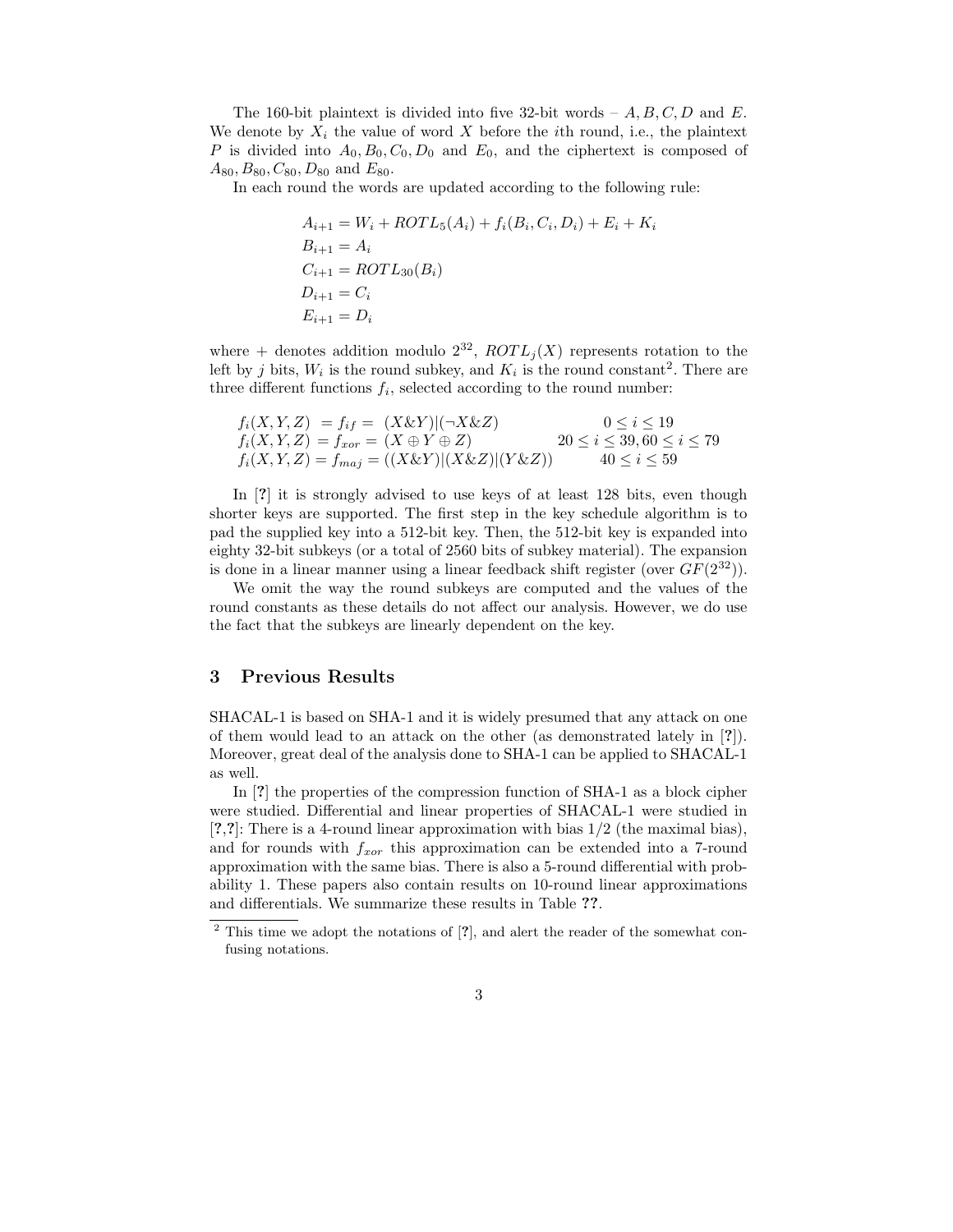| <b>Type</b>        |                                             |    | $f$ Type in Use Rounds Probability/Bias |
|--------------------|---------------------------------------------|----|-----------------------------------------|
| Linear $[?]$       | any                                         | 4  | 1/2                                     |
| Linear $[?]$       | $f_{xor}$                                   | 7  | 1/2                                     |
| Linear $[?]$       | $f_{xor}$                                   | 10 | $2^{-6}$                                |
| Linear $ ? $       | $f_{if}$                                    | 10 | $2^{-7.2}$                              |
| Linear $ ? $       | $f_{maj}$                                   | 10 | $2^{-6.4}$                              |
| Differential [?]   | any                                         | 5  | $\mathbf{1}$                            |
| Differential [?]   | $f_{if}, f_{maj}$                           | 10 | $2^{-13}$                               |
| Differential [?]   | $f_{xor}$                                   | 10 | $2^{-26}$                               |
| Differential [?]   | $f_{if}$                                    | 10 | $2^{-12}$                               |
| Differential $ ? $ | $f_{xor}$                                   | 10 | $2^{-12}$                               |
| Differential [?]   | $f_{if}, f_{maj}$                           | 20 | $2^{-41}$                               |
|                    | Differential [?] 20 $f_{if}$ then $f_{xor}$ | 21 | $2^{-45}$                               |
|                    | Differential [?] 20 $f_{if}$ then $f_{xor}$ | 28 | $2^{-107}$                              |
|                    | Differential [?] 20 $f_{if}$ then $f_{xor}$ | 30 | $2^{-130}$                              |
| Differential [?]   | $f_{xor}$                                   | 15 | $2^{-31}$                               |

Table 1. Previously Known Differentials and Linear Approximations of SHACAL-1.

In [?] the differentials presented in [?,?] were improved, and 20-round differentials with probability  $2^{-41}$  are presented. In [?] another set of differentials of SHACAL-1 is presented. We summarize these results in Table ??.

In [?] an algorithm for identifying whether two SHACAL-1 encryptions use related keys is presented. The attack is based on finding slid pairs, once a slid pair is encountered, the attacker can determine whether the two encryptions have related keys. The attack requires about  $2^{96}$  encryptions under each of the two keys to find a slid pair.

In [?] the 21-round differential for rounds 0–20 and the 15-round differential for rounds 21–35 were combined to build an amplified boomerang [?] distinguisher for 36-round SHACAL-1. This distinguisher is used to attack 39-round SHACAL-1 using  $2^{158.5}$  chosen plaintexts and about  $2^{250.8}$  39-round SHACAL-1 encryptions. The attack is based on guessing (or trying) the subkeys of the 3 additional rounds, and then checking whether the distinguisher succeeds. This approach is further extended to attack 47-round SHACAL-1 before exhaustive key search becomes faster than this attack. Another attack presented in [?] is a differential attack on 41-round SHACAL-1. The attack uses the 28-round differential characteristic with probability  $2^{-107}$  for 128-bit keys, and the 30-round differential characteristic with probability  $2^{-130}$  for longer keys. We summarize the data and time complexities of the attacks presented in [?] in Table ??.

### 3.1 Problems in the 47-Round Amplified Boomerang Attack and How to Fix Them

As mentioned before, in [?] an amplified boomerang attack on 47-round SHACAL-1 is presented. The attack is based on a 36-round amplified boomerang distinguisher, and guessing the subkeys of the remaining 11 rounds. The basic idea is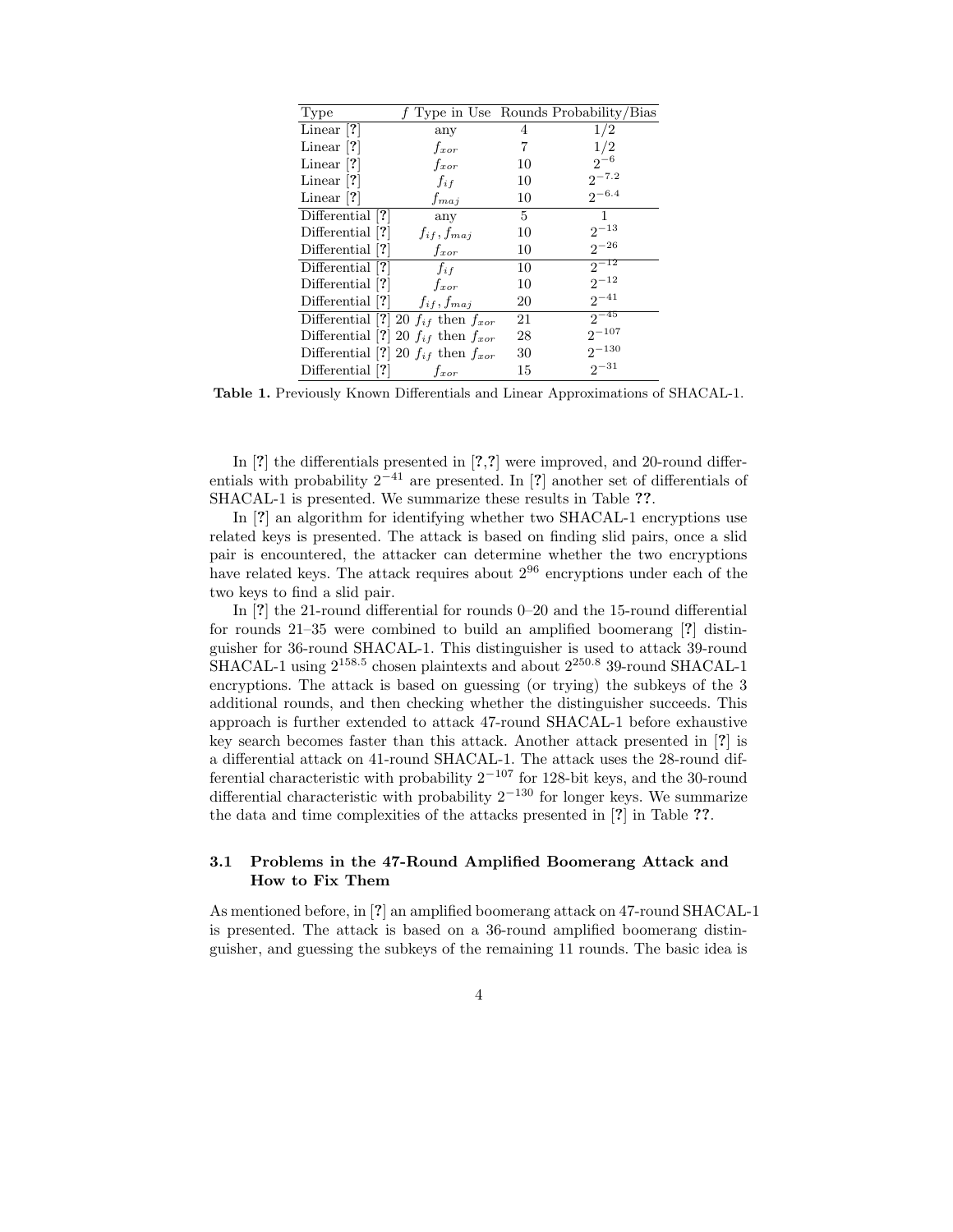|            | Key Size Type of Attack |        | Number of Complexity       |
|------------|-------------------------|--------|----------------------------|
|            |                         | Rounds | Time<br>Data.              |
| $128$ -bit | Amplified Boomerang     | 28     | $2^{127.5}$ CP $2^{127.2}$ |
|            | Differential            | 30     | $2^{110}$ CP $2^{75.1}$    |
| $160$ -bit | Amplified Boomerang     | 37     | $2^{158.5}$ CP $2^{87.8}$  |
|            | Differential            | 32     | $2^{141}$ CP $2^{105}$     |
| $256$ -bit | Amplified Boomerang     | 39     | $2^{158.5}$ CP $2^{250.8}$ |
|            | Differential            | 34     | $2^{141}$ CP<br>$2^{234}$  |
| $512$ -bit | Amplified Boomerang     | 47     | $2^{158.5}$ CP $2^{508.4}$ |
|            | Differential            | 41     | $2^{141}$ CP<br>$2^{491}$  |
|            | CP - Chosen Plaintexts  |        |                            |

Table 2. Complexities of Previous Attacks on SHACAL-1 ([?]).

to try each and every subkey for those 11 rounds, partially decrypt all the ciphertexts, and run the distinguisher. If the distinguisher succeeds (i.e., succeeds to distinguish the remaining 36 rounds from a random permutation), then the subkey for those 11 rounds is considered to be the right subkey.

We shall concentrate on the 39-round attack, which is based on guessing the subkeys of the last 3 rounds. The 39-round attack is actually considered as a procedure in the 47-round attack, hence, if this attack fails, so does the 47-round attack presented in [?].

The 36-round distinguisher needs  $2^{158.5}$  chosen plaintexts that compose  $2^{157.5}$ pairs. According to the analysis in [?] it is expected that for the right subkey the number of right amplified boomerang quartets<sup>3</sup> is 8. However, the number of right quartets has a Poisson distribution. Hence, if the expected number of quartets is 8, and denoting by a random variable  $X$  the number of quartets, we get that  $X \sim Poi(8)$ . This means that  $Pr[X \ge 8] = 0.505$  which is much lower than expected by the authors of [?].

Usually this confusion between the expected value and the true distribution of the value has no implication on the correctness of the attack. However, the authors of [?] claim that

"But, for a wrong subkey, the expected value of counter is equal to 0 or 1, since the expected number of quartets passed through Step 4 is  $2^{-5} (= 2^{187} \cdot (2^{-96})^2)$ ."

We agree that for most subkeys, the value of the counter (how many quartets suggest this subkey) is 0 or 1. The values of these counters also behave like Poisson random variables. Let us examine a Poisson random variable  $Y \sim Poi(1/32)$ , the probability  $Pr[Y \ge 8] \approx e^{-1/32} \cdot (1/32)^8/8! = 2^{-55.3}$  is truly very small. If we take into consideration the fact that we have  $2^{96}$  such variables (each corresponds to a wrong subkey guess), each with probability of  $2^{-55.3}$  to pass the

<sup>&</sup>lt;sup>3</sup> We present in Section ?? a detailed description of the amplified boomerang attack. Meanwhile, we note that for a random permutation with 160-bit block, the probability that  $2^{157.5}$  pairs create an amplified boomerang quartet is  $2^{-5}$ .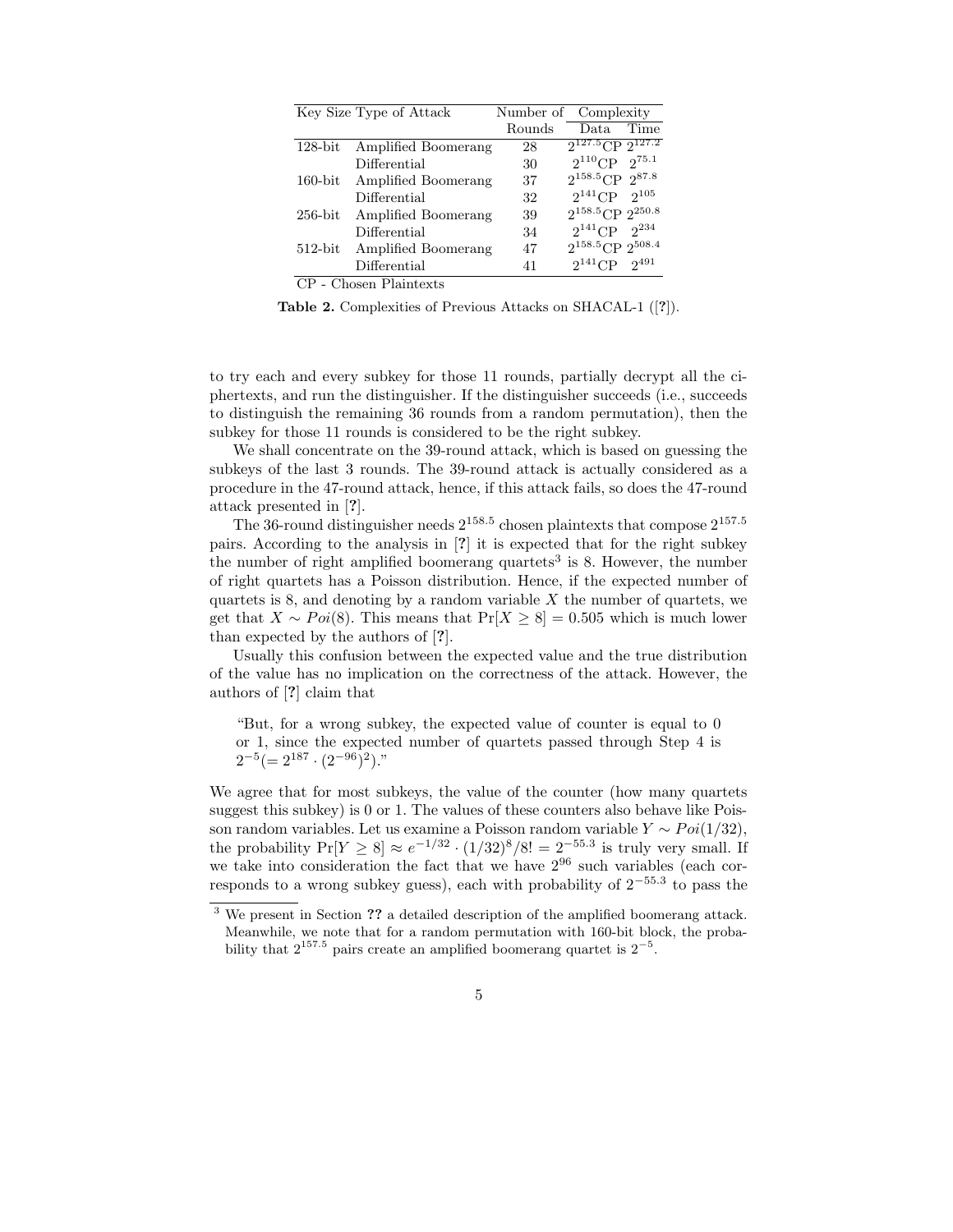filtering, then about  $2^{40.7}$  out of the possible  $2^{96}$  subkeys also have at least 8 "right" quartets. Therefore the 39-round attack fails, as there are  $2^{40.7}$  subkeys suggested by the attack, and only in half of the cases the right subkey is among them!

At first glance it appears that these observations indicate that the attack is incorrect. We correct the attack by exploiting the fact that all subkeys and the user key are all linearly dependent. Given a subkey with 8 (or more) candidate quartets, we can check all keys which generate this subkey. Enlisting those keys is easy and can be done efficiently, as the subkeys are linearly dependent in the key. Thus, we can reduce the time complexity of exhaustive key search by a factor of 2 <sup>55</sup>.<sup>3</sup> and find the right key with probability 50.5%. By reducing the threshold (examining subkeys with 7 or more quartets) we increase the success rate of the attack to 69%. In exchange, we examine 1 out of every  $2^{47.3}$  keys, i.e., 255 times more keys than when 8 quartets are the requirement.

We can further correct and improve the above results. Right quartets are composed of two pairs of right pairs with respect to the first differential used in the amplified boomerang distinguisher<sup>4</sup>, thus, if a subkey gets 7 or more quartets, we have at least 14 pairs with respect to the first differential. We use those pairs to mount a regular differential attack. Our analysis shows that 14 pairs are sufficient to determine the first round subkey uniquely. Moreover, for a wrong subkey guess, the probability that these 14 pairs suggest a subkey for the first round is about  $2^{-24}$ , hence, it can be used for eliminating wrong subkey guesses.

This variant of the attack retrieves 128-bit subkey material, 32 bits in the first round (these bits are actually key material), and the remaining 96 bits that are linearly derived from the key. We can further retrieve subkey material, continuing the differential attack and using auxiliary techniques.

Combining these corrections and improvements we get a valid attack with the same time and data complexity as the one mentioned in [?]. The most time consuming part of the attack is still the basic 39-round attack, while the remaining steps have a negligible time complexity.

# 4 Rectangling the Attack – Attacking 47-Round SHACAL-1

In this section, we improve the corrected results of [?] to attack 47-round SHACAL-1 more efficiently. Our improvements are based on transforming the amplified boomerang attack into a rectangle attack. This allows us to reduce the data complexity of the attack to  $2^{151.9}$  chosen plaintexts, and the time complexity to 2 <sup>482</sup>.<sup>6</sup> 47-round SHACAL-1 encryptions.

We first upgrade the distinguisher from an amplified boomerang distinguisher [?] into a rectangle distinguisher [?]. These attacks are closely related to the

<sup>4</sup> Again, we present a detailed description of the amplified boomerang attack in the next section.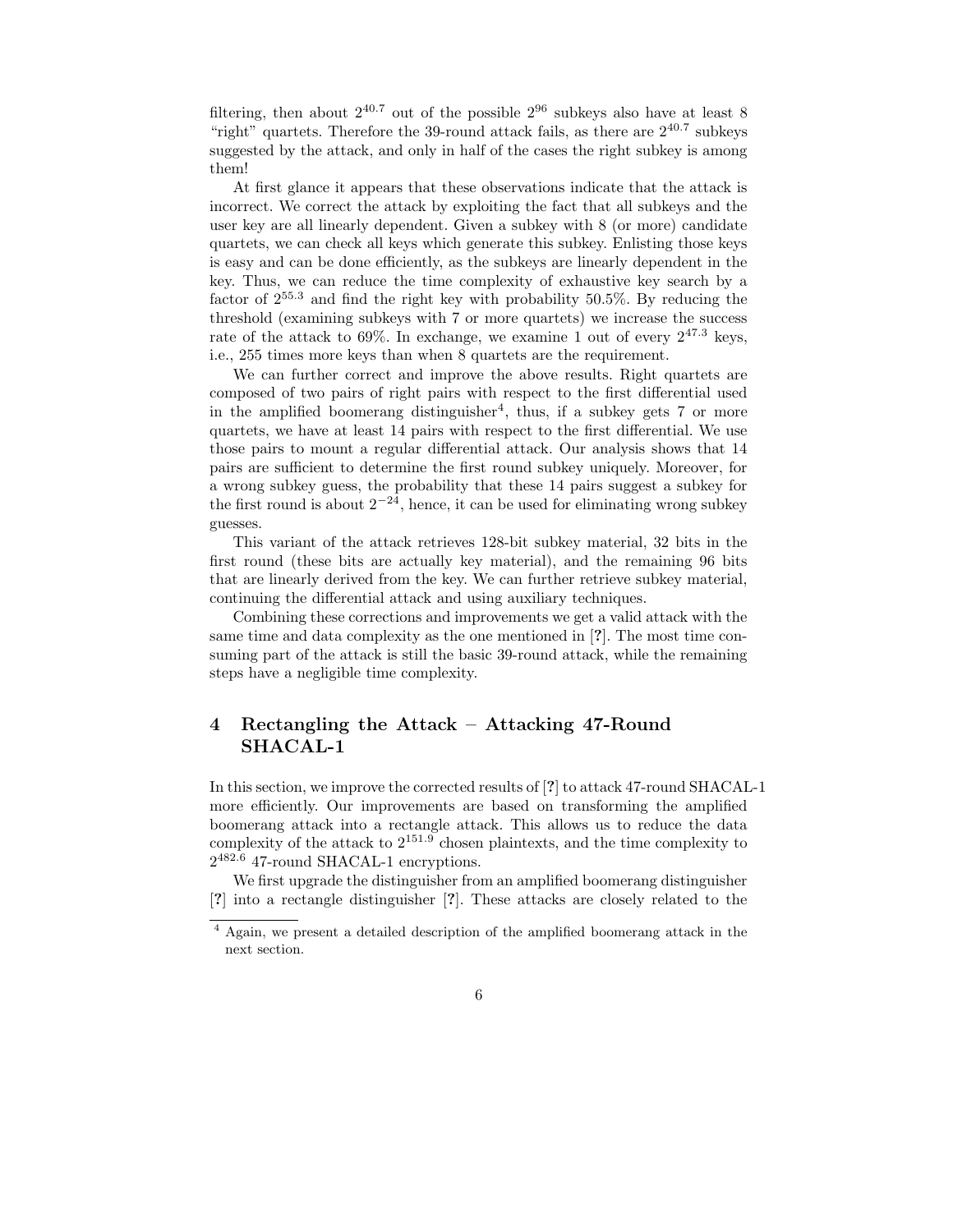| Probability $(p)$                                                                                                         |  |  | $2^{-45}$ $2^{-46}$ $2^{-47}$ $2^{-48}$ $2^{-49}$ $2^{-50}$ $2^{-51}$ |  |
|---------------------------------------------------------------------------------------------------------------------------|--|--|-----------------------------------------------------------------------|--|
| Number of Differentials $(l)$ 1 7 24 73 182 351 677                                                                       |  |  |                                                                       |  |
| Contribution to $\hat{p}^2$ (= $lp^2$ ) $2^{-90}$ $2^{-89.2}$ $2^{-89.4}$ $2^{-89.8}$ $2^{-90.5}$ $2^{-91.5}$ $2^{-92.6}$ |  |  |                                                                       |  |

Table 3. Number of Differentials for Rounds 0–20 of SHACAL-1.

boomerang attack [?]. Both the amplified boomerang and the rectangle attacks are based on treating the distinguished part of the cipher as composed of two sub-ciphers. Formally, we treat the block cipher  $E$  as a cascade of 4 sub-ciphers:  $E = E_f \circ E_1 \circ E_0 \circ E_b$ , where  $E_b$  are the attacked rounds before the distinguisher,  $E_f$  are the attacked rounds after the distinguisher, and  $E' = E_1 \circ E_0$  is the distinguished part.

In the amplified boomerang attack, we take a differential  $\alpha \to \beta$  through  $E_0$ with probability p and a differential  $\gamma \to \delta$  through  $E_1$  with probability q. If we take N pairs of plaintexts with input difference  $\alpha$ , about Np of them have a difference  $\beta$  after  $E_0$ . Those  $Np$  pairs can be combined in  $(Np)^2/2$  quartets. Denoting such a quartet by  $((P_1, P_2), (P_3, P_4))$  we know that  $P_1 \oplus P_2 = P_3 \oplus P_4$  $P_4 = \alpha$  and that  $E_0(P_1) \oplus E_0(P_2) = E_0(P_3) \oplus E_0(P_4) = \beta$ . Assuming that  ${E_0(P_i)}$  are distributed uniformally, then with probability  $2^{-160}$  it is true that  $E_0(P_1) \oplus E_0(P_3) = E_0(P_2) \oplus E_0(P_4) = \gamma$ . When this happens, with probability  $q^2$  we get that  $E_1(E_0(P_1)) \oplus E_1(E_0(P_3)) = E_1(E_0(P_2)) \oplus E_1(E_0(P_4)) = \delta.$ Hence, starting with N plaintext pairs with input difference  $\alpha$  we expect about  $N^2 \cdot (pq)^2 \cdot 2^{-161}$  quartets which satisfy the condition  $C_1 \oplus C_3 = C_2 \oplus C_4 = \delta$ , where  $C_i$  is the corresponding ciphertext to the plaintext  $P_i$ .

The rectangle attack is based on the same basic idea. However, the attack allows using any differential  $\alpha \to \beta'$  in  $E_0$  and any differential  $\gamma' \to \delta$  in  $E_1$ (as long as  $\beta' \neq \gamma'$ ). Besides these improvements, the attack gains a factor of 2 in the number of expected quartets by checking the two different quartets  $((P_1, P_2), (P_3, P_4))$  and  $((P_1, P_2), (P_4, P_3))$ . Hence, starting with N plaintext pairs with input difference  $\alpha$ , we expect to get  $N^2 \cdot (\hat{p}\hat{q})^2 \cdot 2^{-160}$  right quartets, where:

$$
\hat{p} = \sqrt{\sum_{\beta} \Pr^2[\alpha \to \beta]}, \qquad \hat{q} = \sqrt{\sum_{\gamma} \Pr^2[\gamma \to \delta]}.
$$

Moreover, for a rectangle distinguisher, there is a better key recovery algorithm presented in [?]. Therefore, using the rectangle attack instead of the amplified boomerang attack is much more efficient and requires less data.

In order to compute  $\hat{p}$  we need to summarize the squares of the probabilities of all the differentials with input difference  $\alpha$  through  $E_0$ . This task is computationally infeasible, and thus, we try to count over as many differentials as we can. We settle for counting over all differentials which have the same first 20 or 19 rounds as the 21-round differential used in the original amplified boomerang attack. In Table ?? we gather the number of counted differentials according to their probabilities, and in Appendix ?? we present some of these differentials. Given these results we are able to compute a lower bound for  $\hat{p} = 2^{-43.64}$ .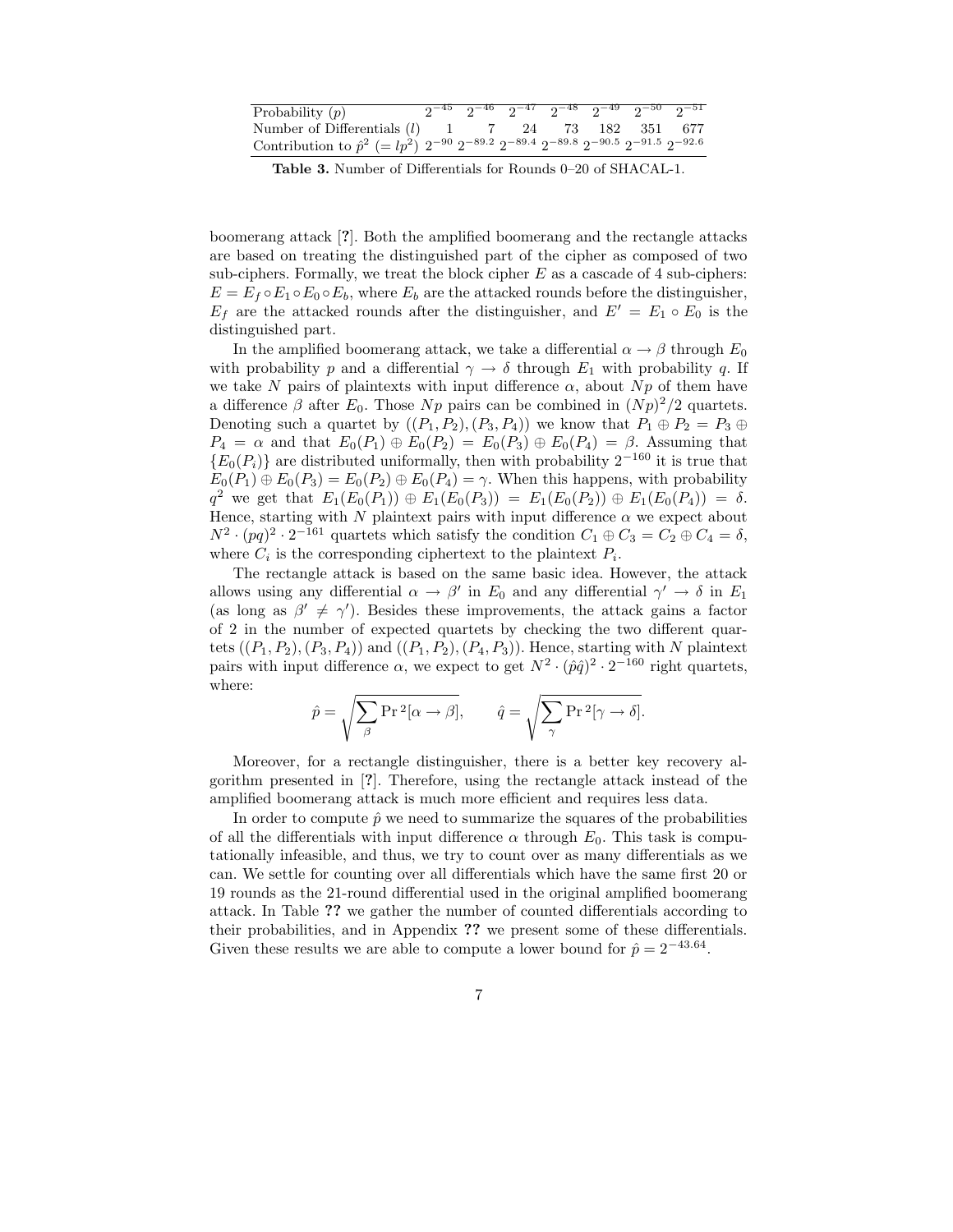| Probability $(p)$                                                                                                     |  |  |  | $2^{-31}$ $2^{-32}$ $2^{-33}$ $2^{-34}$ $2^{-35}$ $2^{-36}$ $2^{-37}$ |
|-----------------------------------------------------------------------------------------------------------------------|--|--|--|-----------------------------------------------------------------------|
| Number of Differentials $(l)$ 1 3 8 18 32 48 56                                                                       |  |  |  |                                                                       |
| Contribution to $\hat{p}^2$ (= $lp^2$ ) $2^{-62}$ $2^{-62.4}$ $2^{-63}$ $2^{-63.8}$ $2^{-65}$ $2^{-66.4}$ $2^{-68.2}$ |  |  |  |                                                                       |

Table 4. Number of Differentials for Rounds 21–35 of SHACAL-1.

Due to the same reasons, computing the exact value of  $\hat{q}$  is computationally infeasible. Hence, we count only differentials which have the same 13 or 14 last rounds as the 15-round differential used in the original amplified boomerang attack. In Table ?? we list the number of differentials with their respective probabilities, and in Appendix ?? we present some of these differentials. We take all these differentials into account and get that  $\hat{q} = 2^{-30.28}$ .

These improvements reduce the data complexity of the attack from  $2^{158.5}$ chosen plaintexts to 2 155.9 chosen plaintexts. Due to the nature of the amplified boomerang and the rectangle attacks, this reduces the time complexity by a factor of  $2^{5.2} \approx 35.5$ .

Our third improvement to the data and time complexity of the attack is based on reducing the number of rounds in the distinguisher itself.

In the attack presented in [?], there are 0 rounds in  $E_b$ , 21 rounds in  $E_0$ , 15 rounds in  $E_1$ , and between 3 to 11 rounds in  $E_f$ . We can move one round from the  $E_0$  to the rounds before the distinguisher  $E_b$ . This changes the division to sub-ciphers a little bit into 1 round in  $E<sub>b</sub>$  and 20 in  $E<sub>0</sub>$ . This increases the probability of the differentials of  $E_0$  by  $2^4$  in exchange for a more complex attack algorithm.

In these new settings we use the results of [?], where a generic key recovery algorithm based on the rectangle distinguisher is presented. We shortly describe the notations used in that paper. Let  $E = E_f \circ E_1 \circ E_0 \circ E_b$  be an *n*-bit block cipher. Assume that for  $E_0$  we have an input difference  $\alpha$  and a related  $\hat{p}$ , and an output difference  $\delta$  and  $\hat{q}$  for  $E_1$ . We denote by  $r_b$  the number of bits which are active or can be active in the plaintext given that there is an  $\alpha$  difference after  $E_b$  (and before  $E_0$ ). We denote by  $2^{t_b}$  the number of of possibilities for these bits. For example, if an  $\alpha$  difference after  $E_b$  requires that there is some plaintext bit that always differs in the pair, then this bit is counted by  $r_b$  but has no affect on  $t_b$ . We denote by  $m_b$  the number of subkey bits in  $E_b$  that we attack (i.e., the number of subkey bits in  $E_b$  that affect the  $\alpha$  difference after  $E_b$ ). For  $E_f$ , we denote by  $r_f$  the number of ciphertext bits whose difference is unknown after  $E_f$  if the input difference of  $E_f$  was  $\delta$ . Similarly,  $2^{t_f}$  is the number of possible differences in these  $r_f$  bits. We denote by  $m_f$  the number of subkey bits in  $E_f$  that affect the  $\delta$  difference. See [?] for more details of these notations and the detailed attack.

The figures for this decomposition of 39-round SHACAL-1 are as follows:  $n = 160$  (as SHACAL-1 is a 160-bit block cipher). If we truncate the 21-round characteristics by the first round (which becomes  $E_b$ ), there are are 25 bits that might have difference in the plaintext: The 22 most significant bits of register  $E$ , bit 5 of register A, bit 20 of register C and bit 15 of register D, thus  $r_b = 25$ . If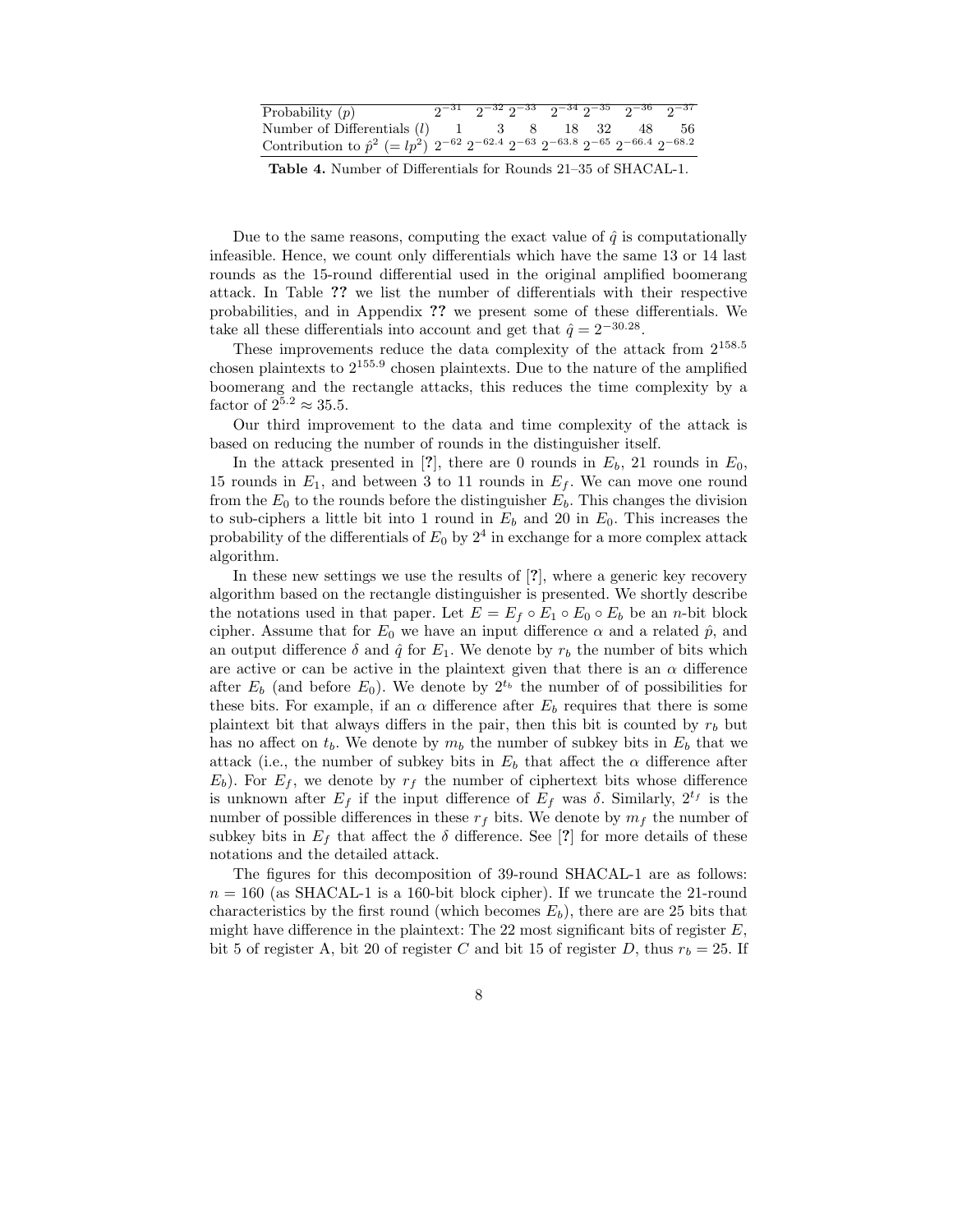we look at these 25 bits we observe that not all the  $2^{25}$  differences are possible: 3 out of these 25 bits always differ, i.e., for a pair with difference  $\alpha$  after  $E_b$ these bits are always active, and for some other bits not all the differences are possible. For example, bits  $10-14$  of register E can have only one of the following five patterns –  $\{01_x, 03_x, 07_x, 0F_x, 1F_x\}$ . Similarly, our analysis reveals that the 22 bits of register E can have at most  $5 \cdot 2 \cdot 4 \cdot 2 \cdot 2 \cdot 12 = 960 = 2^{9.9}$  differences before round 0, and therefore  $t_b = 9.9$ .

If the output difference of a pair after  $E_1$  is  $\delta$ , after  $E_f$  we get that out of the 160 ciphertext bits, 68 bits have no difference or always have a difference (bits 0,1 of register  $B$ , bits 30,31 of register  $C$  and the entire  $D$  and  $E$  registers). Therefore, the number of bits which may differ in a right pair is  $r_f = 160-68 = 92$ . Still, for a right pair, not all the 2 <sup>92</sup> possible differences in these 92 bits can be achieved. Our analysis reveals that at most  $7 \cdot 2^{22} \cdot 7 \cdot 2^{22} \cdot 2^{32} = 2^{81.6}$  of these differences can be achieved if the input difference to  $E_f$  is  $\delta$ , thus,  $t_b = 81.6$ .

Finally, for this attack  $m_b = 32$  (as we attack one round in  $E_b$ ) and  $m_f = 96$ (as we attack 3 rounds in  $E_f$ ).

Assigning these figures to the complexity analysis from [?] we obtain that the data complexity of the attack is  $N = 2^{n/2+2}/\hat{p}\hat{q} = 2^{151.9}$  chosen plaintexts, and the time complexity of the attack is  $N^2(2^{r_f-n-1}+2^{t_f-n}+2^{2t_f+2r_b-2n-2}+$  $2^{m_b+2t_f+t_b-2n-1}+2^{m_f+2t_b+t_f-2n-1})+N$  memory accesses, which are  $2^{235.4}$ memory accesses. These  $2^{235.4}$  memory accesses are equivalent to  $2^{227.5}$  39-round SHACAL-1 encryptions<sup>5</sup>.

We can extend this attack to a 47-round SHACAL-1 using the following algorithm:

- 1. Try all 2 <sup>256</sup> possible values for the eight 32-bit subkeys value (of rounds 39–
	- 46). For each guess partially decrypt all ciphertexts these 8 rounds, and:
	- (a) Apply the 39-round rectangle attack.
	- (b) In case the 39-round attack suggests a subkey with 3 or more quartets, check all the  $2^{128}$  keys that generate this 128-bit subkey value (the one suggested by the 39-round attack) and the 256-bit subkey values for rounds 39–46.

The loop is repeated  $2^{256}$  times, and it is expected that no more than  $2^{66}$ subkeys have 3 or more quartets for each 256-bit subkey guess. Thus, the time complexity of Step (b) is  $2^{256} \cdot 2^{66} \cdot 2^{128} = 2^{450}$  47-round SHACAL-1 encryptions. The time complexity of Step 1 is  $2^{256} \cdot 2^{151.9} \cdot \frac{8}{47} = 2^{405.3}$  47-round SHACAL-1 encryptions, and the time complexity of Step (a) is  $2^{490.8}$  memory accesses (which are equivalent to  $2^{482.6}$  47-round SHACAL-1 encryptions). Thus, the total time complexity of the attack is  $2^{482.6}$  47-round SHACAL-1 encryptions.

## 5 Attacking 49-Round SHACAL-1

In this section we present a rectangle attack on 49-round SHACAL-1. The attack is quite similar to the one presented in the previous section. In order to improve

<sup>&</sup>lt;sup>5</sup> The conversion was done according to the best performance figures presented in [?].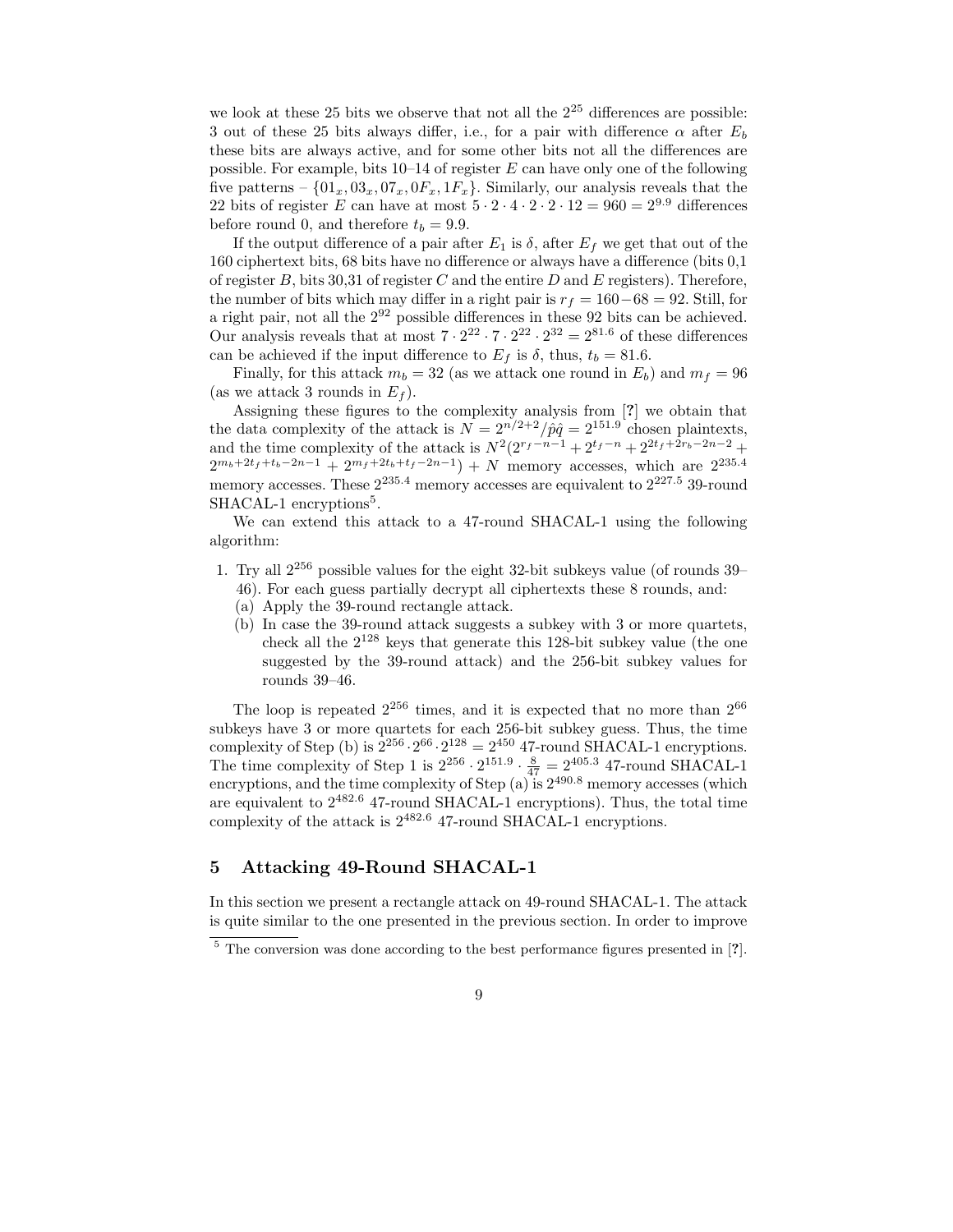the attack, we remove one round of the basic 39-round attack (obtaining a 38 round rectangle attack), and perform a chosen ciphertext attack on rounds 29–78 (or on rounds 22–70 using a chosen plaintext attack) of SHACAL-1. This results in an attack on these 49 rounds that requires 2 508.5 encryptions, or an attack on 47 rounds that requires  $2^{444.5}$  encryptions.

The first observation is that the inclusion of third round of  $E_f$  (the rounds after the distinguisher) in the 39-round attack does not contribute to the attack. After adding this third round to  $E_f$ , the number of subkey bits checked  $(m_f)$ is increased by 32. The number of possible differences that a  $\delta$  difference causes after  $E_f$  is increased by  $2^{32}$ , hence,  $t_f$  and  $r_f$  are increased by 32 each. Therefore, adding this third round is equivalent to guessing this last round subkey, and decrypting all ciphertexts another round.

This observation points out that we can use in the 47-round attack, a 38 round attack which contains one round before the rectangle  $(E_b)$ , 20 rounds in  $E_0$ , 15 in  $E_1$  and 2 rounds after the rectangle  $(E_f)$ , with the following parameters:  $r_b = 25$ ,  $t_b = 9.9$ ,  $m_b = 32$ ,  $r_f = 60$ ,  $t_f = 49.6$ ,  $m_f = 64$  and  $\hat{p} = 2^{-39.87}$ ,  $\hat{q} =$  $2^{-30.32}$ . Using these figures in the rectangle attack presented in [?] yields an attack which requires  $2^{151.9}$  chosen plaintexts and  $2^{203.4}$  memory accesses.

Using this observation about the distinguisher, we change the attack algorithm from the previous section accordingly to:

- 1. Try all 2 <sup>288</sup> possible values for the nine 32-bit subkeys value (of rounds 38–
	- 46). For each guess partially decrypt all ciphertexts these 9 rounds and:
	- (a) Apply the 38-round rectangle attack.
	- (b) In case the 38-round attack suggests a subkey with 3 or more quartets, check all the 2 <sup>128</sup> keys that generate this 96-bit subkey value (the one suggested by the 38-round attack) and the 288-bit subkey values for rounds 38–46.

This new attack algorithm has the same data complexity as before  $(2^{151.9})$ chosen plaintexts) with time complexity of  $2^{151.9} \cdot 2^{288} \cdot 9/47 = 2^{437.5}$  encryptions for step 1,  $2^{490.8}$  memory accesses for step (a), and  $2^{450}$  encryptions for Step (b).

As the reader surely observed, this change does not improve the attack. First, we transform the 38-round attack into a chosen ciphertext attack. This might pose a problem, as the distinguisher starts with the first round, and we cannot decrypt the round before it. To solve this problem, we use our second observation that  $f_{if}$  and  $f_{maj}$  behave almost in the same manner with respect to differential cryptanalysis. Especially, the differentials that we use can be transferred to rounds 41–60 without affecting their probability. Therefore, we can move the 38-round attack to rounds 40–77. The attack is a chosen ciphertext attack, thus we treat the cipher in a reversed order. The cipher which we attack starts just after round 77 and ends just before round 40: it has two rounds in the new  $E_b$ (rounds 76–77), 35 rounds in the distinguisher itself (rounds 41–75), and one round afterwards in the new  $E_f$  (round 40). For these settings the following values for the rectangle attack are:  $m_b = 64$ ,  $m_f = 32$ ,  $t_b = 49.6$ ,  $t_f = 9.9$ ,  $r_b = 68$  and  $r_f = 22$ . As the same differentials are used, The values of  $\hat{p}$  and  $\hat{q}$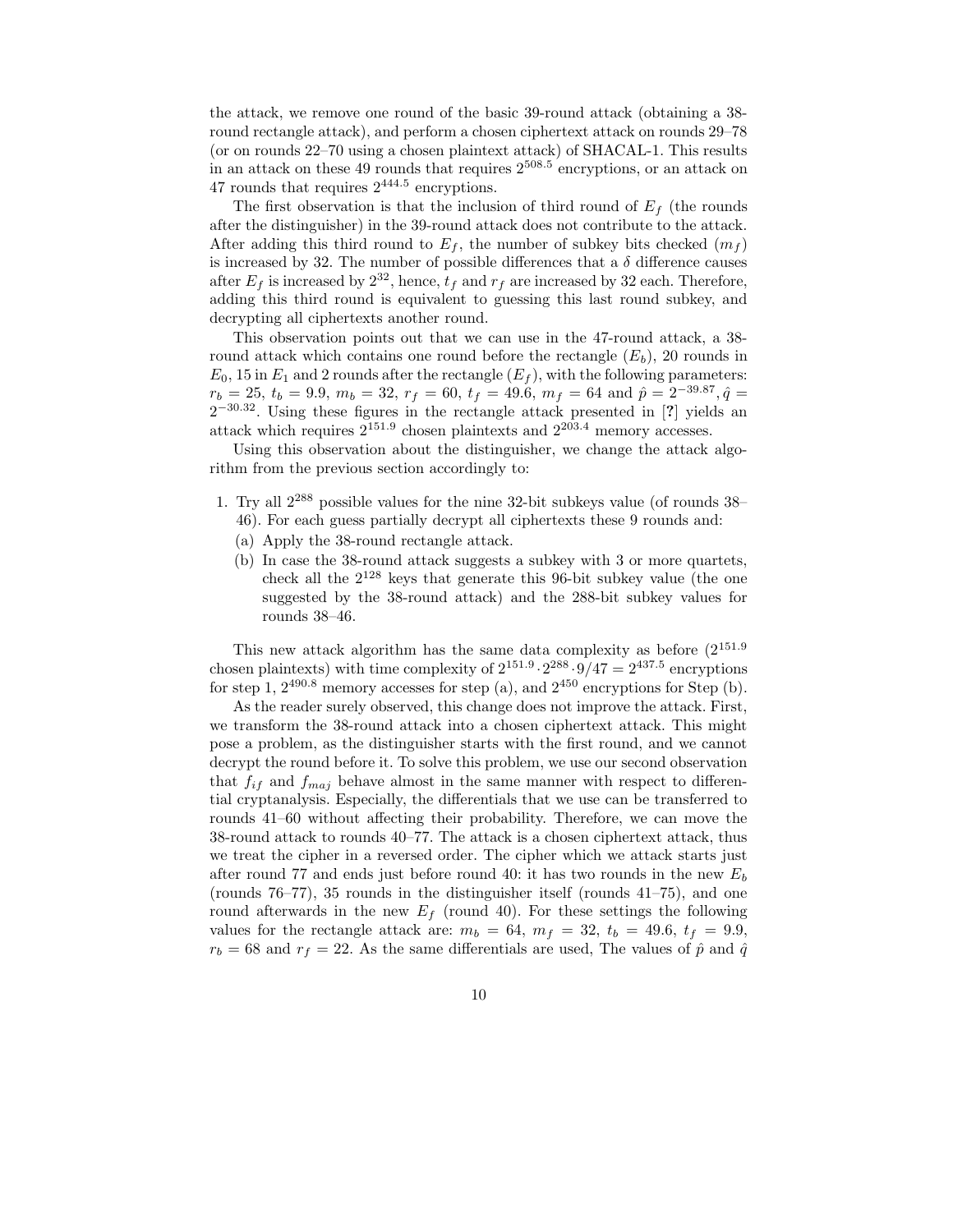remain the same. Thus, our attack requires  $2^{151.9}$  chosen ciphertexts but only  $2^{165.4}$  memory accesses.

We can now attack 11 more rounds after the distinguisher (actually before the distinguisher), thus attacking rounds 29–77 using the following algorithm:

- 1. Try all 2 <sup>352</sup> possible values for the eleven 32-bit subkeys value (of rounds 29–
	- 39). For each guess partially encrypt all plaintexts these 11 rounds and:
	- (a) Apply the 38-round rectangle attack on rounds 40–77.
	- (b) In case the 38-round attack suggests a subkey with 3 or more quartets, check all the 2 <sup>64</sup> keys which generate this 96-bit subkey value (the one suggested by the 38-round attack) and the 352-bit subkey values for rounds 29–39.

The time complexity of this 49-round attack is:  $2^{151.9} \cdot 2^{352} \cdot 11/47 = 2^{501.8}$ 49-round SHACAL-1 encryptions for step 1,  $2^{516.8}$  memory accesses for step (a), and 2 <sup>478</sup> encryptions for Step (b). Translating the time complexity to units of 49-round SHACAL-1 encryptions we get that the total time complexity of the attack is 2 <sup>508</sup>.<sup>5</sup> 49-round SHACAL-1 encryptions.

We can use a chosen plaintext attack on rounds 22–70 using the same attack algorithm with chosen plaintexts and guessing the subkeys of the 11 rounds after the end (i.e., rounds 60–70), with the same data and time complexity.

We can also apply this attack to 47-round SHACAL-1, with the same data complexity, but with time complexity of only  $2^{444.5}$  47-round SHACAL-1 encryptions.

## 6 Summary and Conclusions

In this paper we improve the cryptanalytic results on SHACAL-1. The improvements allow us to attack 47-round SHACAL-1 (rounds  $0-46$ ) using the rectangle attack with data complexity of 2 151.9 chosen plaintexts and time complexity of 2 482.6 encryptions. We can also attack rounds 22-68 or rounds 31–77 with time complexity of 2 444.5 encryptions. Another attack presented in this paper is on  $49$  rounds that requires the same amount of data, and  $2^{508.5}$  encryptions. This is the best currently known result on SHACAL-1.

We summarize our results and compare them with the previously known results in Table ??.

#### References

- 1. Eli Biham, Adi Shamir, Differential Cryptanalysis of the Data Encryption Standard, Springer-Verlag, 1993.
- 2. Eli Biham, Orr Dunkelman, Nathan Keller, The Rectangle Attack Rectangling the Serpent, Advances in Cryptology, proceeding of EUROCRYPT 2001, Lecture Notes in Computer Science 2045, pp. 340–357, Springer-Verlag, 2001.
- 3. Eli Biham, Orr Dunkelman, Nathan Keller, New Results on Boomerang and Rectangle Attacks, proceeding of Fast Software Encryption 9, Lecture Notes in Computer Science 2365, pp. 1–16, Springer-Verlag, 2002.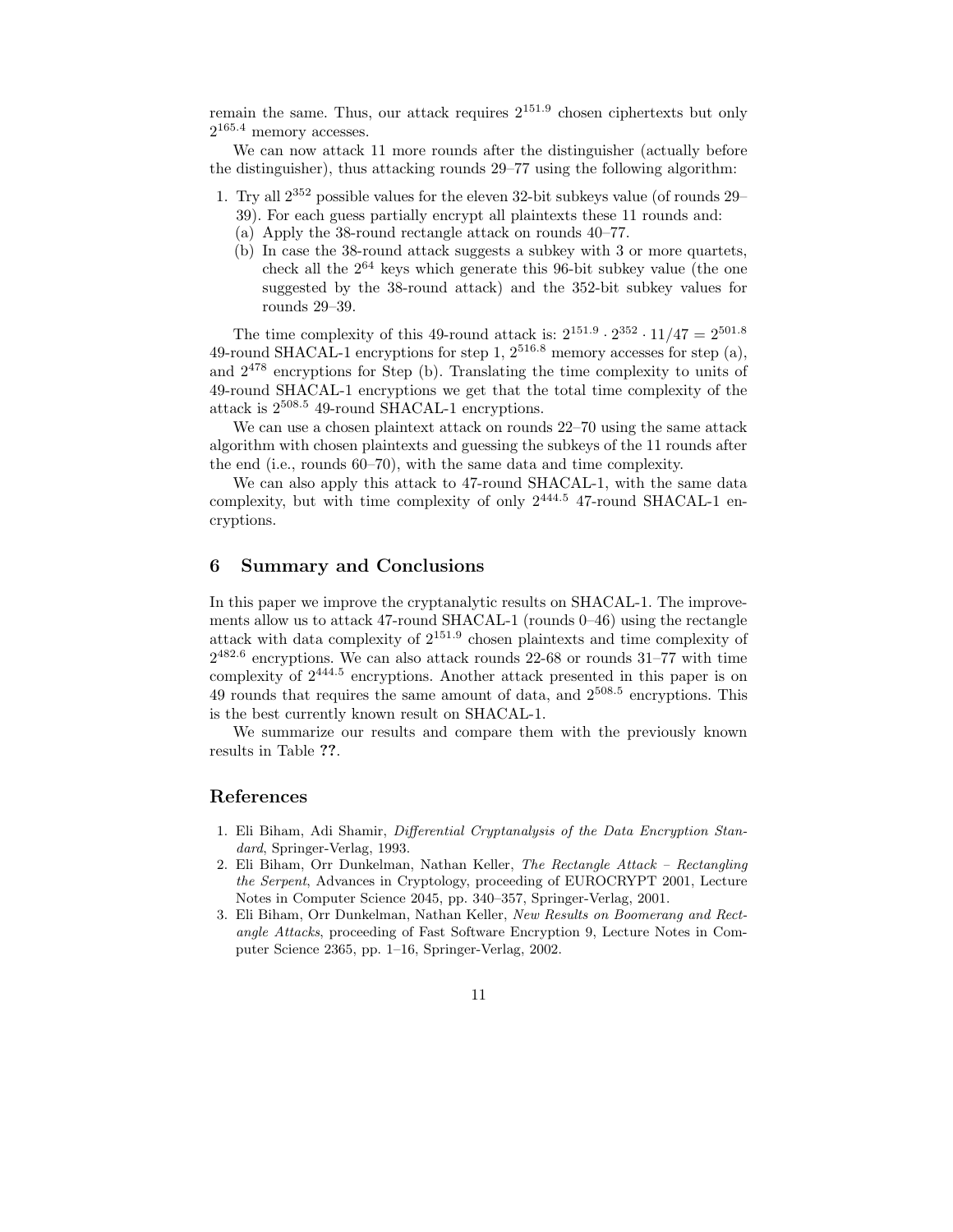| Attack                   | Number of Rounds |           | Complexity                       |      |
|--------------------------|------------------|-----------|----------------------------------|------|
|                          | Rounds           |           | Data.                            | Time |
| Differential [?]         | 41               | $0 - 40$  | $2^{141}$ CP $2^{491}$           |      |
| Amplified Boomerang [?]  | 47               | $0 - 46$  | $2^{158.5}$ CP $2^{508.4}$       |      |
| $Rectangle - this paper$ | 47               | $0 - 46$  | $2^{151.9}$ CP $2^{482.6}$       |      |
| $Rectangle - this paper$ | 47               | $22 - 68$ | $2^{151.9}$ CP $2^{444.5}$       |      |
| $Rectangle - this paper$ | 47               |           | 31-77 $2^{151.9}$ CC $2^{444.5}$ |      |
| $Rectangle - this paper$ | 49               |           | 22-70 $2^{151.9}$ CP $2^{508.5}$ |      |
| $Rectangle - this paper$ | 49               |           | 29-77 $2^{151.9}$ CC $2^{508.5}$ |      |

Complexity is measured in encryption units.

CP - Chosen Plaintexts, CC - Chosen Ciphertexts

Table 5. Summary of Our Results and Previously Known Results.

- 4. Florent Chabaud, Antoine Joux, Differential Collisions in SHA-0, Advances in Cryptology, proceeding of CRYPTO 1998, Lecture Notes in Computer Science 1462, pp. 56–71, Springer-Verlag, 1998.
- 5. Helena Handschuh, Lars R. Knudsen, Matthew J. Robshaw Analysis of SHA-1 in Encryption Mode, proceedings of CT-RSA 2001, Springer-Verlag Lecture Notes in Computer Science, vol. 2020, pp. 70–83, 2001.
- 6. Helena Handschuh, David Naccache, SHACAL, preproceedings of NESSIE first workshop, Leuven, 2000.
- 7. John Kelsey, Tadayoshi Kohno, Bruce Schneier, Amplified Boomerang Attacks Against Reduced-Round MARS and Serpent, proceedings of Fast Software Encryption 7, Lecture Notes in Computer Science 1978, pp. 75–93, Springer-Verlag, 2000.
- 8. Jonsung Kim, Dukjae Moon, Wonil Lee, Seokhie Hong, Sangjin Lee, Seokwon Jung, Amplified Boomerang Attack against Reduced-Round SHACAL, Advances in Cryptology, proceedings of ASIACRYPT 2002, To appear.
- 9. Markku-Juhani O. Saarinen, Cryptanalysis of Block Ciphers Based on SHA-1 and MD5, these proceedings.
- 10. NESSIE New European Schemes for Signatures, Integrity and Encryption. http://www.nessie.eu.org/nessie
- 11. NESSIE, Performance of Optimized Implementations of the NESSIE Primitives, NES/DOC/TEC/WP6/D21/2.
- 12. NESSIE, Portfolio of recommended cryptographic primitives.
- 13. US National Bureau of Standards, Secure Hash Standard, Federal Information Processing Standards Publications No. 180-2, 2002.
- 14. Eteinee Van Den Bogeart, Vincent Rijmen, Differential Analysis of SHACAL, NESSIE internal report NES/DOC/KUL/WP3/009/a, 2001.
- 15. David Wagner, The Boomerang Attack, proceedings of Fast Software Encryption 6, Lecture Notes in Computer Science 1636, pp. 156–170, 1999.

## A Differentials of SHACAL-1

In this appendix we describe the differentials used for the rectangle attacks on SHACAL-1. The basic differentials were previously presented in [?].

The first differential (before truncating the first round) is for rounds 0–20 or for rounds 40–60, and is presented in Table ??. We use the notation  $e_i$  to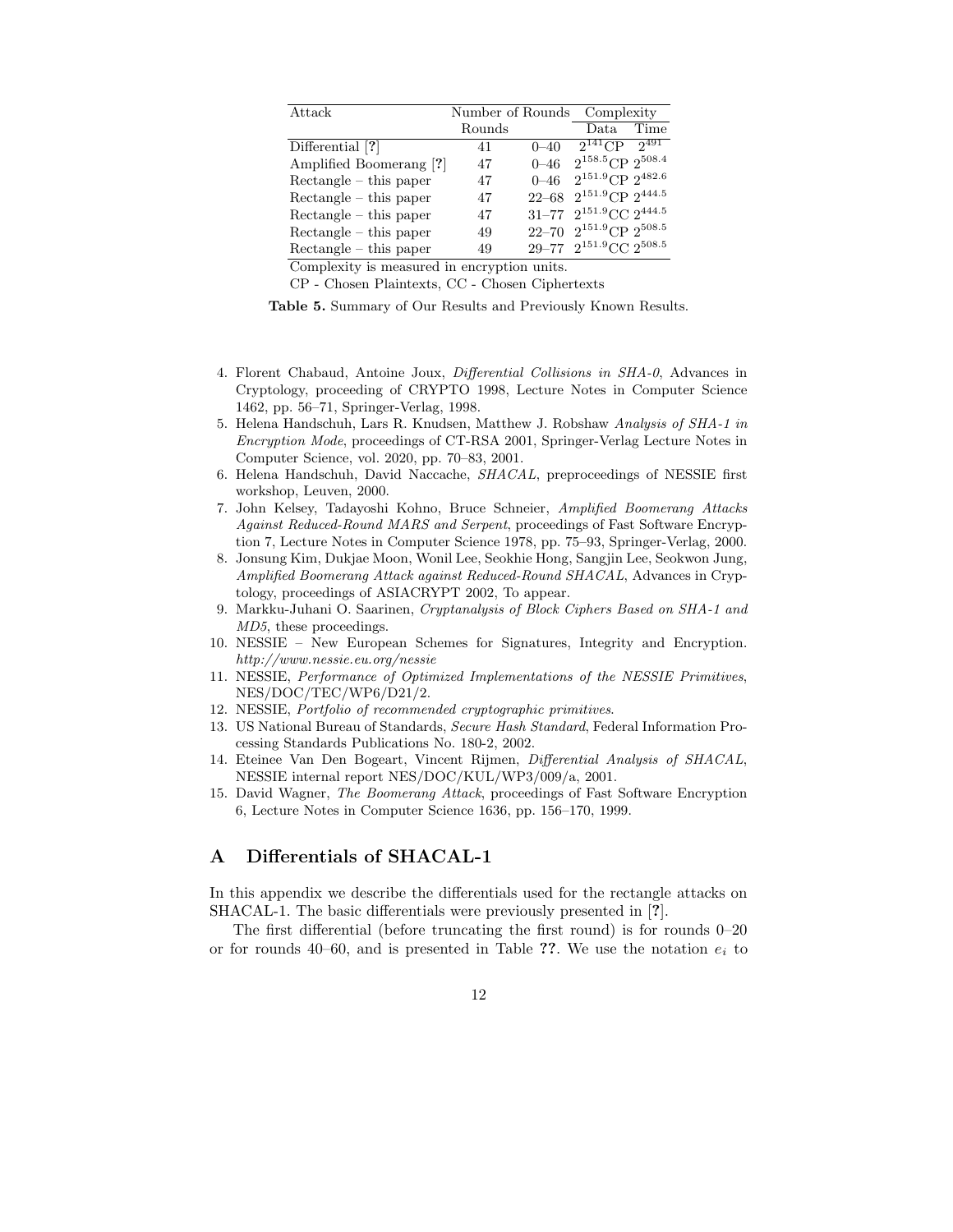| Round (i)                          | $\varDelta A_i$  | $\overline{\Delta B_i}$ | $\Delta C_i$          | $\Delta D_i$        | $\varDelta E_i$  | Probability |
|------------------------------------|------------------|-------------------------|-----------------------|---------------------|------------------|-------------|
| Input $(i = 0)$                    | $\overline{0}$   | $\mathfrak{e}_{22}$     | $e_{15}$              | $e_{10}$            | $e_5$            | $2^{-4}$    |
| 1                                  | $e_5$            | $\boldsymbol{0}$        | $\mathfrak{e}_{20}$   | $e_{15}$            | $e_{10}$         | $2^{-3}$    |
| $\overline{2}$                     | $\boldsymbol{0}$ | $e_5$                   | $\boldsymbol{0}$      | $\mathfrak{e}_{20}$ | $e_{15}$         | $2^{-3}$    |
| 3                                  | $e_{15}$         | $\boldsymbol{0}$        | $\mathfrak{e}_3$      | $\boldsymbol{0}$    | $e_{20}$         | $2^{-2}$    |
| 4                                  | $\boldsymbol{0}$ | $e_{15}$                | $\boldsymbol{0}$      | $e_3$               | $\overline{0}$   | $2^{-2}$    |
| 5                                  | $\boldsymbol{0}$ | $\boldsymbol{0}$        | $\boldsymbol{e}_{13}$ | $\boldsymbol{0}$    | $e_3$            | $2^{-2}$    |
| 6                                  | $\mathfrak{e}_3$ | $\boldsymbol{0}$        | $\overline{0}$        | $e_{13}$            | $\boldsymbol{0}$ | $2^{-2}$    |
| 7                                  | $e_8$            | $e_3$                   | $\overline{0}$        | $\boldsymbol{0}$    | $e_{13}$         | $2^{-2}$    |
| 8                                  | $\boldsymbol{0}$ | $\mathfrak{e}_8$        | $e_1$                 | $\boldsymbol{0}$    | $\boldsymbol{0}$ | $2^{-2}\,$  |
| 9                                  | $\overline{0}$   | 0                       | $e_6$                 | $e_1$               | $\overline{0}$   | $2^{-2}$    |
| 10                                 | $\boldsymbol{0}$ | 0                       | $\boldsymbol{0}$      | $e_6$               | $e_1$            | $2^{-2}$    |
| 11                                 | $e_1$            | $\boldsymbol{0}$        | 0                     | $\boldsymbol{0}$    | $\,e_6$          | $2^{-1}$    |
| 12                                 | $\overline{0}$   | $\boldsymbol{e}_1$      | $\boldsymbol{0}$      | $\overline{0}$      | $\overline{0}$   | $2^{-1}$    |
| 13                                 | $\boldsymbol{0}$ | 0                       | $e_{31}$              | $\boldsymbol{0}$    | $\theta$         | $2^{-1}$    |
| 14                                 | $\boldsymbol{0}$ | $\overline{0}$          | $\boldsymbol{0}$      | $e_{31}$            | $\overline{0}$   | $2^{-1}$    |
| 15                                 | $\overline{0}$   | $\overline{0}$          | $\overline{0}$        | $\boldsymbol{0}$    | $e_{31}$         | 1           |
| 16                                 | $e_{31}$         | $\boldsymbol{0}$        | 0                     | $\boldsymbol{0}$    | $\boldsymbol{0}$ | $2^{-1}$    |
| 17                                 | $\mathfrak{e}_4$ | $\mathfrak{e}_{31}$     | $\boldsymbol{0}$      | $\boldsymbol{0}$    | $\theta$         | $2^{-2}$    |
| 18                                 | $e_9$            | $\mathfrak{e}_4$        | $e_{29}$              | $\boldsymbol{0}$    | $\boldsymbol{0}$ | $2^{-3}$    |
| 19                                 | $e_{14}$         | $e_9$                   | $\mathfrak{e}_2$      | $e_{29}$            | $\overline{0}$   | $2^{-4}$    |
| 20                                 | $e_{19}$         | $e_{14}$                | $\ensuremath{e_7}$    | $\mathfrak{e}_2$    | $e_{29}$         | $2^{-5}$    |
| Output $(i = 21) e_{2,7,14,24,29}$ |                  | $e_{19}$                | $e_{12}$              | $e_7$               | $e_2$            |             |

Differences are presented before the round, i.e.,  $\Delta A_0$  is the input difference.

Table 6. Differential Characteristic for Rounds 0-20 (or 40-60) of SHACAL-1.

represent the 32-bit word composed of 31 0's and 1 in the *i*th place. We use  $e_{i,j}$ to denote  $e_i \oplus e_j$  and  $e_{i,j,k} = e_{i,j} \oplus e_k$ , etc. Recall that for the rectangle attacks presented in this paper, we changed this differential by removing its first round.

Due to the nature of the rectangle attack, we count over several differentials. We have counted over differentials which have the same 19 rounds as the one presented in [?] after it was truncated to a 20-round differential. In Table ?? we list the differentials with the highest probabilities which have the same first 19 rounds as the original one. As in the last round the only affected register is A, the list contains only the various differences in register  $A$  (the remaining registers have the same differences as in the original one of Table ??).

We can also alter the round before last of this differential, gaining more characteristics with probabilities  $2^{-46}$  at most. These changes are based on activating one bit in the output of the non-linear function  $f_{if}$  (or  $f_{maj}$ ). We added their numbers to the table presented in Section ??, as they affect the probability of the distinguisher, but we omit their description here.

The second differential for rounds  $21-35$  (or rounds  $61-75$ ) is presented in Table ??. It has also previously appeared in [?].

Again, due to the nature of the rectangle attack, we count probabilities of several differentials. We count over various similar characteristics, by changing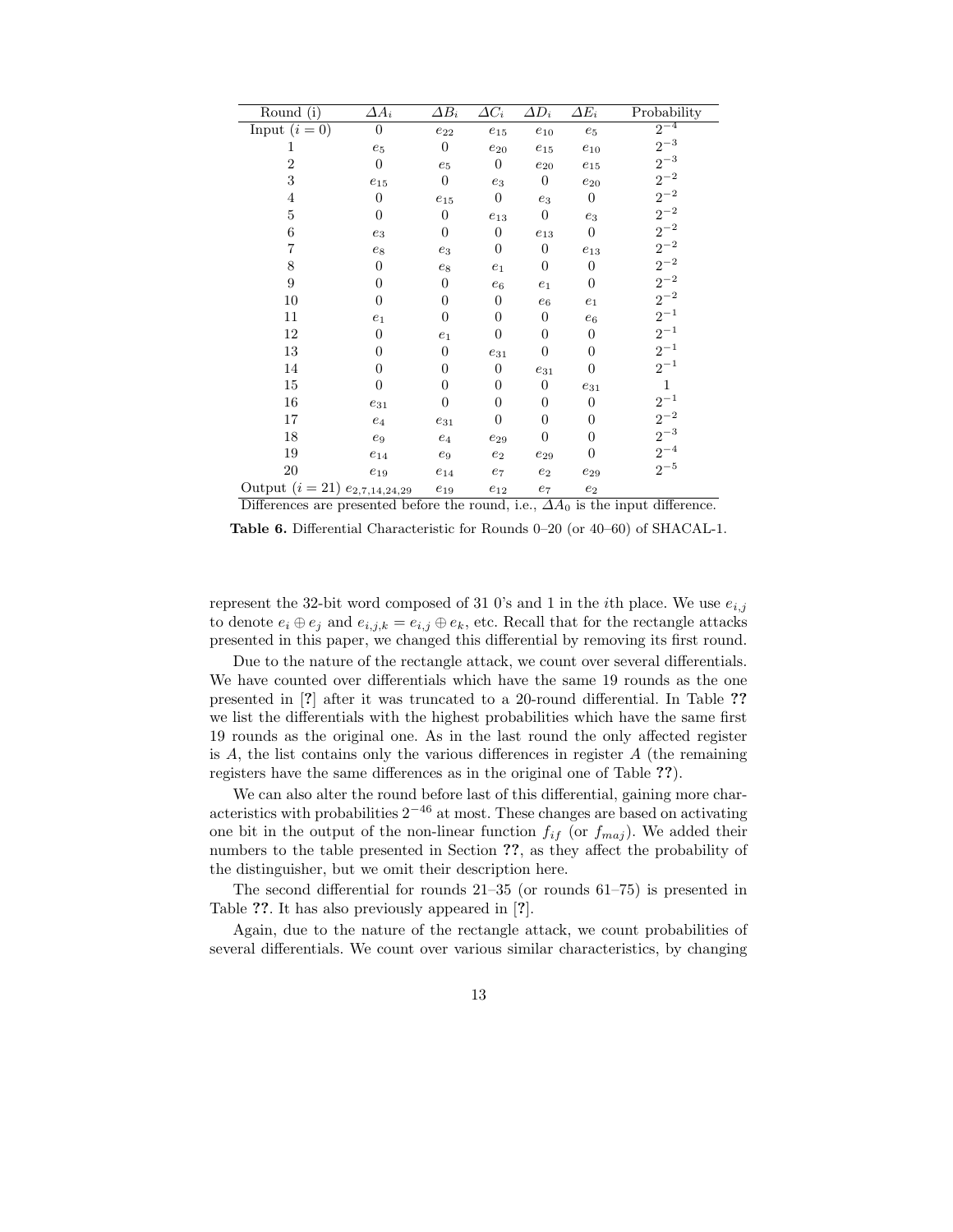| $\varDelta A_{21}$               | Prob.     | $\Delta A_{21}$             | Prob.     | $\Delta A_{21}$            | Prob.     | $\Delta A_{21}$            | Prob.     |
|----------------------------------|-----------|-----------------------------|-----------|----------------------------|-----------|----------------------------|-----------|
| $e_{2,7,14,24,29}$               | $2^{-45}$ | $e_{2,3,7,14,24,29}$        | $2^{-46}$ | $e_{2,7,8,14,24,29}$       | $2^{-46}$ | $e_{2,7,14,15,24,29}$      | $2^{-46}$ |
| $e_{2,7,14,24,25,29}$            | $2^{-46}$ | $e_{2,3,7,14,24,29,30}$     | $2^{-46}$ | $e_{2,7,8,14,24,29,30,31}$ | $2^{-46}$ | $e_{2,3,4,7,14,15,24,29}$  | $2^{-47}$ |
| $e_{2,3,7,8,14,24,29}$           | $2^{-47}$ | $e_{2,3,7,14,15,24,29}$     | $2^{-47}$ | $e_{2,3,7,14,24,25,29}$    | $2^{-47}$ | $e_{2,3,7,14,15,24,29,30}$ | $2^{-47}$ |
| $\{e_{2,3,7,8,14,24,29,30,31}\}$ | $2^{-47}$ | $e_{2,7,8,9,14,24,29}$      | $2^{-47}$ | $e_{2,7,8,14,15,24,29}$    | $2^{-47}$ | $e_{2,7,8,14,24,25,29}$    | $2^{-47}$ |
| $e_{2,7,8,14,24,29,30}$          | $2^{-47}$ | $e_{2,7,8,14,24,29,30,31}$  | $2^{-47}$ | $e_{2,7,14,15,16,24,29}$   | $2^{-47}$ | $e_{2,7,14,15,24,25,29}$   | $2^{-47}$ |
| $e_{2,7,14,15,24,29,30}$         | $2^{-47}$ | $e_{2,7,14,15,24,29,30,31}$ | $2^{-47}$ | $e_{2,7,14,24,25,26,29}$   | $2^{-47}$ | $e_{2,7,14,24,25,29,30}$   | $2^{-47}$ |
| $e_{2,7,14,24,25,29,30,31}$      | $2^{-47}$ |                             |           |                            |           |                            |           |

**Table 7.** Possible  $\Delta A_{21}$  Values for the First Characteristic with the Respective Prob $abilities.$ 

| Round (i)        | $\overline{\Delta A_i}$ | $\Delta B_i$     | $\varDelta C_i$ | $\overline{\Delta D_i}$ | $\Delta E_i$                     | Probability |
|------------------|-------------------------|------------------|-----------------|-------------------------|----------------------------------|-------------|
| Input $(i = 21)$ | $e_{1,5,8}$             | $e_{1,3,5}$      | $e_{3,13}$      |                         | $e_{1,5,13,31}$ $e_{6,10,13,31}$ | $2^{-3}$    |
| 22               | $\Omega$                | $e_{1,5,8}$      | $e_{1,3,31}$    | $e_{3,13}$              | $e_{1,5,13,31}$                  | $2^{-4}$    |
| 23               | $e_{1,8}$               | $\overline{0}$   | $e_{3,6,31}$    | $e_{1,3,31}$            | $e_{3,13}$                       | $2^{-4}$    |
| 24               | $e_{1,3}$               | $e_{1,8}$        | $\theta$        | $e_{3,6,31}$            | $e_{1,3,31}$                     | $2^{-4}$    |
| 25               | $\overline{0}$          | $e_{1,3}$        | $e_{6,31}$      | $\boldsymbol{0}$        | $e_{3,6,31}$                     | $2^{-3}$    |
| 26               | $e_1$                   | $\boldsymbol{0}$ | $e_{1,31}$      | $e_{6,31}$              | $\theta$                         | $2^{-2}$    |
| 27               | $e_1$                   | $e_1$            | $\theta$        | $e_{1,31}$              | $e_{6,31}$                       | $2^{-1}$    |
| 28               | $\Omega$                | $e_1$            | $e_{31}$        | $\boldsymbol{0}$        | $e_{1,31}$                       | $2^{-1}$    |
| 29               | $\theta$                | $\overline{0}$   | $e_{31}$        | $e_{31}$                | $\theta$                         | 1           |
| 30               | 0                       | $\overline{0}$   | $\overline{0}$  | $e_{31}$                | $e_{31}$                         |             |
| 31               | 0                       | $\overline{0}$   | $\theta$        | $\overline{0}$          | $e_{31}$                         |             |
| 32               | $e_{31}$                | $\overline{0}$   | $\overline{0}$  | 0                       | $\Omega$                         | $2^{-1}$    |
| 33               | $e_4$                   | $e_{31}$         | $\overline{0}$  | $\overline{0}$          | $\theta$                         | $2^{-1}$    |
| 34               | $e_{9,31}$              | $e_4$            | $e_{29}$        | $\overline{0}$          | $\theta$                         | $2^{-3}$    |
| 35               | $e_{14,29}$             | $e_{9,31}$       | $e_2$           | $e_{29}$                | 0                                | $2^{-4}$    |
| Output           | $e_{9,19,29,31}$        | $e_{14,29}$      | $e_{7,29}$      | $e_2$                   | $e_{29}$                         |             |

Differences are presented before the round, i.e.,  $\Delta A_{21}$  is the input difference.

Table 8. Differential Characteristic for Rounds 21-35 (or 61-75) of SHACAL-1.

the first one or two rounds of this differential. In Table ?? we present some of the differentials which agree with the original characteristic but the first round (round 21). As in this round the only change is in the difference of register  $E$ , only the various differences in that register are presented.